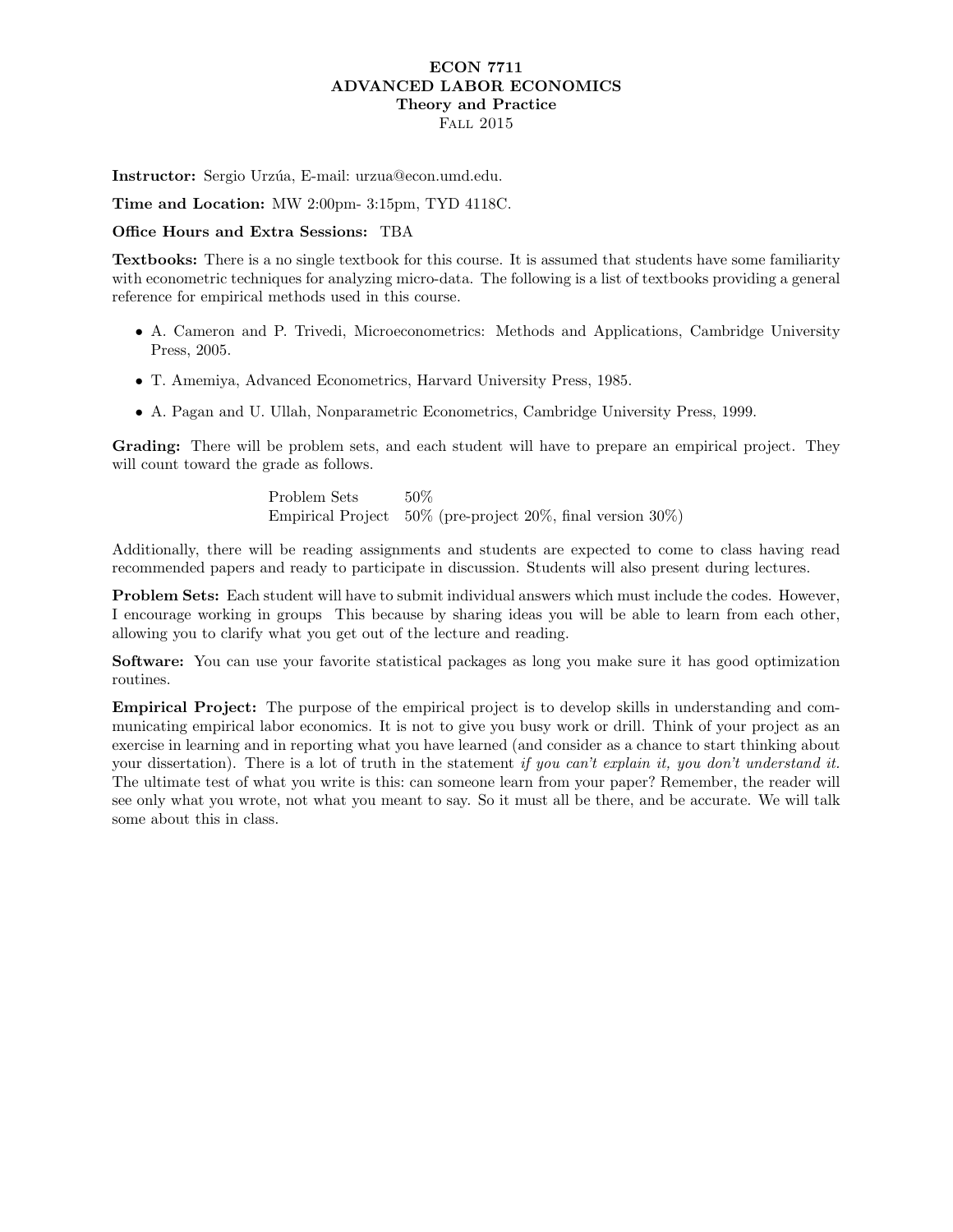## Description of the Course

The purpose of this class is to give students the theoretical background and econometric tools to do labor economic research. The class will highlight the importance of a good balance between theory and solid empirical work.

During the course we will cover core topics in labor economics. As previously mentioned, this course emphasizes the connection between theory and practice. We will focus on the econometric issues of empirical labor models including: selection bias, instrumental variables, structural vs. reduced form estimation, dynamic discrete choice models, unobserved heterogeneity. We will also discuss the most commonly used data sets in the field of labor economics.

- 1. Selection Models: Economic Theory and Practice
	- Amemiya, T. (1984). "Tobit Models: A Survey," Journal of Econometrics, Vol. 24, pp.3-61.
	- Heckman, J. (1974). "Shadow Prices, Market Wages and Labor Supply", Econometrica, 42, 679- 694.
	- Heckman, J. (1976). "The Common Structure of Statistical Models of Truncation, Sample Selection and Limited Dependent Variables and Simple Estimator for such Models", Annals of Economic and Social Measurement, 5, 475-492.
	- Heckman, J. (1979). "Sample Selection Bias as a Specification Error," *Econometrica*, 153-161.
	- Heckman, J. (1990). "Varieties of Selection Bias," American Economic Review, Papers and Proceedings.
	- Heckman, J. and B. Honore (1990). "Empirical Content of the Roy Model, " Econometrica, vol. 58, no. 5, 1121-1149.
	- Roy, R. (1951). "Some Thoughts on the Distribution of Earnings, " Oxford Economic Papers, 3(2).
	- MaCurdy, T. (1981) "An Empirical Model of Labor Supply in a Life Cycle Setting, " Journal of Political Economy, 89(6), 1059-1085.
- 2. Human Capital Accumulation and Earning Functions
	- (a) Background
		- Becker, G. Human Capital, 2nd Edition, New York: NBER, 1975.
		- Schultz, T.W. (1961). "Investments in Human Capital," American Economic Review, 51, pp-1-17.
		- Willis, R. "Wage Determinants: A Survey of Human Capital Earnings", in O. Ashenfelter and R. Layard (eds.), Handbook of Labor Economics, vol. 1, North-Holland, 1986.
		- Heckman, J., L. Lochner and P. Todd, "Fifty Years of Mincer Earning Regressions, " IZA Discussion Paper No. 775.
		- Heckman, J. and G. Sedlacek (1985). "Heterogeneity, Aggregation, and Market Wage Functions: An Empirical Model of Self-Selection in the Labor Market," Journal of Political Economy, 93, pp. 1077-1125.
		- Mincer, J. (1962). "Investment in Human Capital and Personal Distribution of Income," Journal of Political Economy, Vol. 66, No. 4, pp. 281-302.
		- Mincer, J. Schooling, Experience and Earnings. New York: NBER 1974.
		- Ben Porath, Y. (1976). "The Production of Human Capital and the Life Cycle of Earnings," Journal of Political Economy, Vol. 75, 352-65.
		- Heckman, J., L. Lochner, and C. Taber, "Explaining Rising Wage Inequality with a Dynamic General Equilibrium Model with Heterogenous Agents," Review of Economics and Dynamics 1:1-58.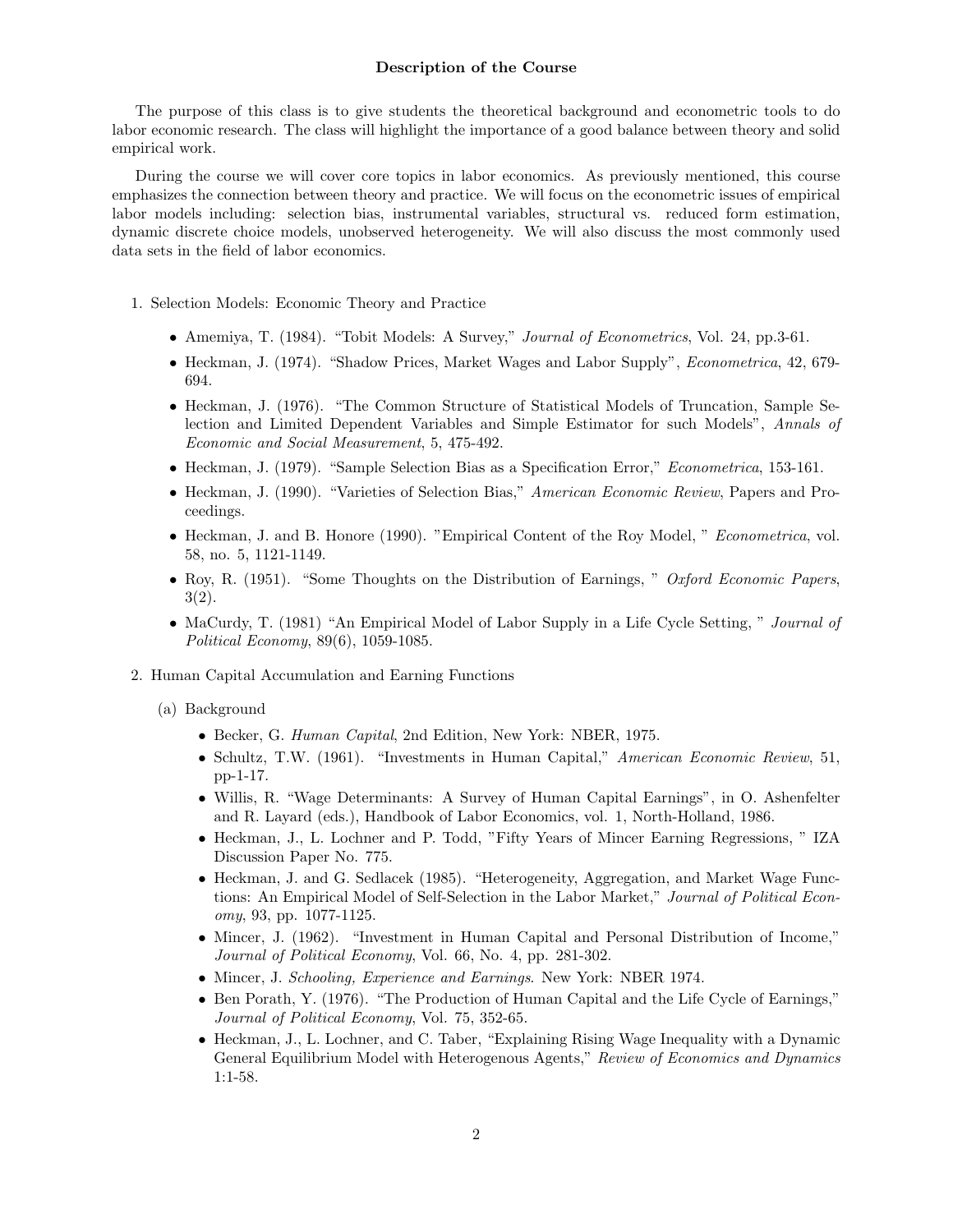- (b) Estimating Earning Functions
	- Becker, G. Human Capital, 2nd Edition, New York: NBER, 1975.
	- Card, D. (2001) "Estimating the Return to Schooling: Progress on Some Persistent Econometric Problems," Econometrica, 69(5), 1127-1160.
	- Rosen, S. (1977). "Human Capital: A Survey of Empirical Research," Research in Labor Economics, Vol. 1, pp. 2-39.
	- Carneiro, P., K. Hansen and J. Heckman (2003). "Estimating Distributions of Treatment Effects With An Application to the Returns to Schooling and Measurement of the Effects of Uncertainty on College Choice," International Economic Review , vol . 44, no. 2, 361 - 422.
	- Heckman, J., D. Schemier and S. Urzúa (2008). "Testing the Correlated Random Coefficient Model", manuscript.
	- Heckman, J., S. Urzúa and E. Vytlacil (2006). "Understanding Instrumental Variables in Models with Essential Heterogeneity," Review of Economics and Statistics, 88(3): 389-432.
	- Heckman, J. and E. Vytlacil (2005). "Structural Equations, Treatment, Effects and Econometric Policy Evaluation," Econometrica, 73(3): 669-738.
	- Imbens, G. and J. Angrist (1994). "Identification and Estimation of Local Average Treatment Effects" , Econometrica, v62, n2 (March): 467-75.
	- Angrist, J. and A. Krueger (1991). "Does Compulsory School Attendance Affect Schooling and Earnings?," Quarterly Journal of Economics, 106: 979-1014.
	- Ashenfelter, O. and A. Krueger (1994). "Estimates of the Economic Return to Schooling from a New Sample of Twins," American Economic Review, Vol. 84, No. 5, pp 1157-1173.
	- Heckman, J., A. Layne-Farrar, and P. Todd (1996). "Human Capital Pricing Equations with an Application to Estimating the Effect of Schooling Quality on Earnings," Review of Economics and Statistics, 78(4).
	- Heckman, J. and S. Urzúa (2008). "Estimating the Option Value of Education", manuscript.
	- Rosenzweig, M. and K. Wolpin (2000). "Natural 'Natural Experiments' in Economics," Journal of Economic Literature.
	- Wills, R. and S. Rosen (1979). "Education and Self-Selection" , Journal of Political Economy , vol. 87, No. 5, pp. 7-36.
	- Neal, D. and W. Johnson (1996). "The Role of Premarket Factors in Black-White Wage Differences." Journal of Political Economy 104(5):869–895.
	- Rodriguez, J., L. Reyes and S. Urzua (2013) "Heterogenous Economic Returns to Postsecondary Degrees: Evidence from Chile", forthcoming, Journal of Human Resources.
	- Rojas, E., T. Rau and S. Urzua (2013) "Loans for Higher Education: Does the dream come true?", NBER working paper, March 2013.
- (c) Dynamic Models, Unobserved Heterogeneity and the General Consequences of Human Capital
	- Altug, S. and R. Miller (1998). "The Effect of Work Experience on Female Wages and Labour Supply," Review of Economic Studies, 65(1), 45-85.
	- Eckstein, Z. and K. Wolpin (1989) "Dynamic Labour Participation of Married Women and Endogenous Work Experience", The Review of Economic Studies, Vol. 56, No. 3.
	- Keane, M. and K. Wolpin (1997)."Career Decisions of Young Men," Journal of Political Economy, Vol. 105, No. 3.
	- Heckman, J., J. Stixrud and S. Urzúa (2006). "The Effects of Cognitive and Noncognitive Abilities on Labor Market Outcomes and Social Behavior," Journal of Labor Economics, 24(3): 411-482, (July).
	- Urzúa, S. (2008). "Racial Labor Market Gaps: The Role of Abilities and Schooling Choices". Journal of Human Resources.
	- G. Conti, J. Heckman and S. Urzúa (2010) "The Education Health-Gradient", American Economic Review (Papers and Proceedings), May 2010.
	- Heckman, J., J. Humphries, S. Urzúa and G. Veramendi (2013) "The Effects of Educational Choices on Labor Market, Health, and Social Outcomes ", NBER working paper 19971.